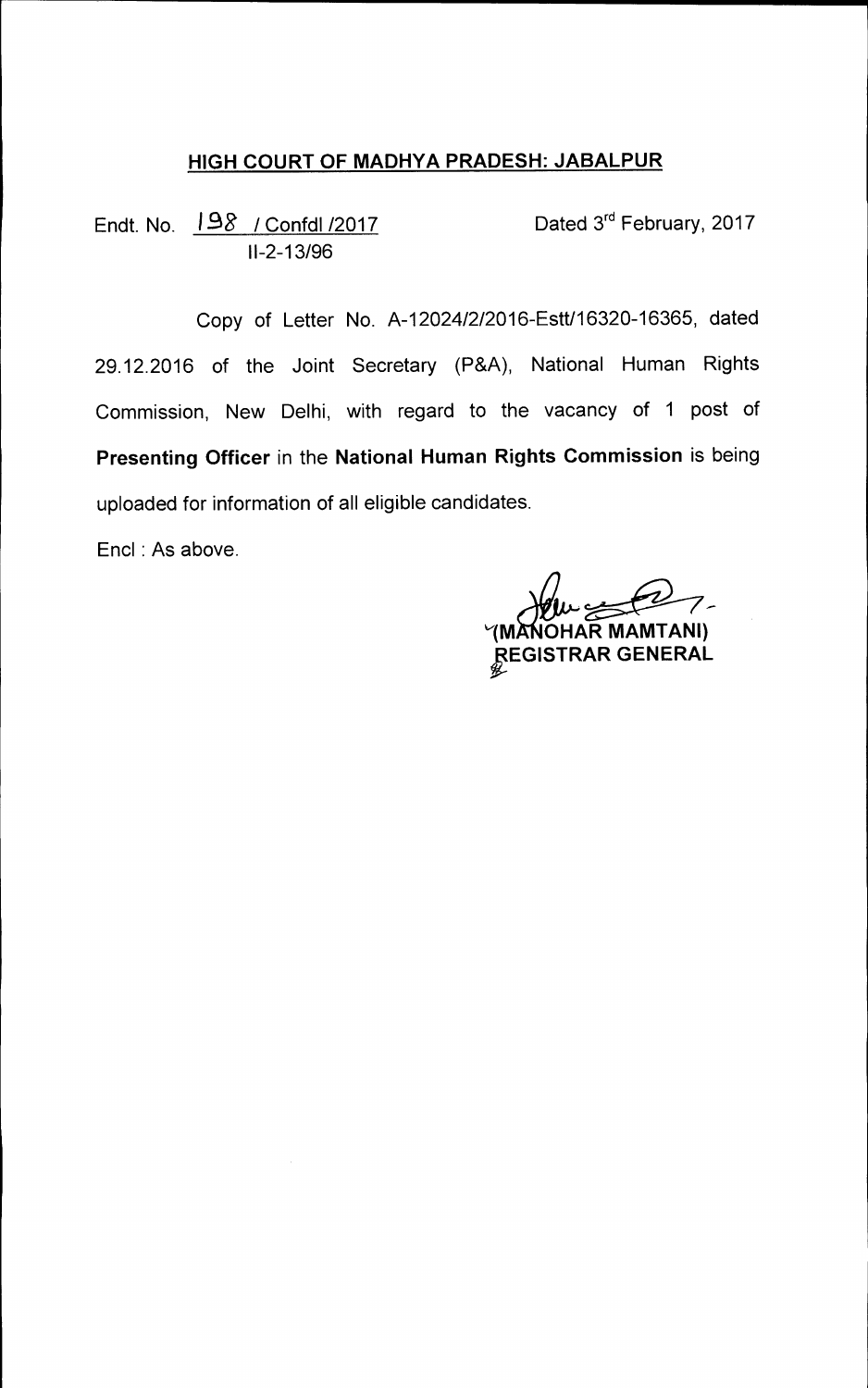## File No. A-12024/2/2016-Estt 1C32a -1C365 NATIONAL HUMAN RIGHTS COMMISSION Manav Adhikar Bhawan, 'C' Block, GPO Complex, INA, New Delhi - 110023

New Delhi:  $\mathbb{R}$ <sup>9</sup> December, 2016

ir.<br>F

To

The Registrar, Madhya Pradesh High Court, Jabalpur, Madhya Pradesh

## Sub:- **Vacancy notification for the post of Presenting Officer and Assistant Registrar (Law) in the National Human Rights Commission.**

Sir,

I am approaching to you in connection with filling of deputation vacancies in NHRC. National Human Right Commission (NHRC) is an Autonomous Statutory Body set up under the provisions of the Protection of Human Rights Act, 1993. The Ministry of Home Affairs is the Nodal Ministry for the Commission.

2. Following posts are to be filled up on transfer on deputation/transfer failing which by short term contract or re-employment basis from among officers possessing the under-mentioned eligibility criteria:-

| S.<br>No.      | Name of the post/Pay Band                                                | Mode of induction                                                                     | Vacancy |
|----------------|--------------------------------------------------------------------------|---------------------------------------------------------------------------------------|---------|
|                | <b>Presenting Officer</b><br>PB-4 Rs. 37400-67000/- + GP Rs.<br>10.000/- | Deputation/re-employment/Contract for a<br>period not exceeding three years at a time |         |
| $\overline{2}$ | <b>Assistant Registrar, PB-3</b><br>Rs. 15,600-39, 100/- + GP Rs. 6600/- | Bv<br>deputation<br>failing<br>which<br>bv<br>re-<br>employment/short-term contract   |         |

**Basic Eligibility conditions:-**

**Presenting Officer:-** 

**By deputation:- Judicial officer who has held the post of DistrictJAddl. District & Sessions Judge/Special Judge for a period of three years.** 

**By re-employment/Contract:-**

Retired. Judictial Officer who had held the post of District/Addl. District & Sessions Judge/Specia Judge for a period of three years at a time. **Essential Qualification:- Degree in Law** 

- **Desirable:-**
- Post Graduate Degree in Law from a recognized University or equivalent.
- **(ii) AUG recognized degree/diploma/certificate in Human Rights**
- **, (iii) Rese ch experience in one of the following fields:-** 
	- **Constitutional Law and its theory**
- Reacipt is: **(b) uman Rights jurisprudence**

## **Eva cox:. t 2. 'rAssistant Registrar (Law):-**

**By deputation:-** 

**Officers possessing a degree in law and holding analogous posts in Central Govt./Supreme Court/High Court/CAT or officers of Central Govt./Supreme Court/CAT/High Court in the Pay Band-2 Rs.9300-34,800/- + GP Rs.4800/-with 8 years of regular service. By re-employment/short-term contract:-** 

**Persons who have held analogous posts on regular basis in Central Govt./Supreme Court/High Court/CAT and possessing a degree in law.** 

The period of short-term contract/re-employment shall not exceed two years.

**I ?— Deputy Registrar High Court of M.P.**<br>Jabalpur (M.P.)